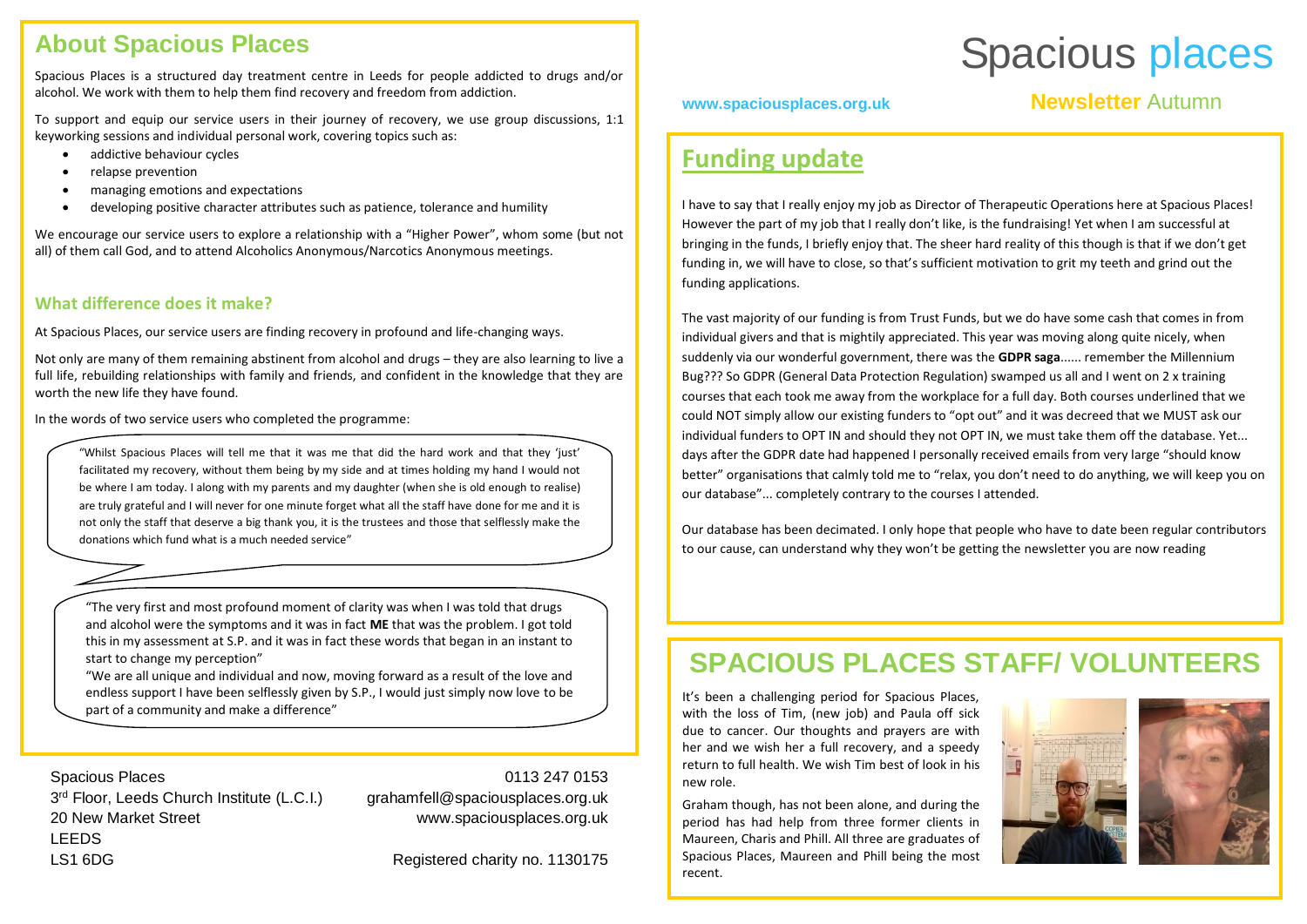I will try not to mention GDPR here... you can read about that under the Funding Update!

I have just completed our end of year report for 2018 and here are some highlights on all 3 of our programs;-

#### **On our main program, in 2018, 73% got Recovery & 27% showed No Improvement**

#### **Historically 2009 to 2018, 62% got Recovery and 38% showed No improvement**

These statistics are carefully measured each year and we take into account the following areas,

We call these "outcomes" and we measure them when clients arrive in our service and we measure them when they leave our service;-

- Drugs/Alcohol usage
- Attitudes (Thinking and Behaviour)
- Accommodation
- Heath (Mental & Physical)
- Education/Training/Employment
- Debt/Finance
- Relationships (including children & families)

The top 2 categories (drugs/alcohol usage) & attitudes are weighted more than the other categories.

On our **Going Places** program in 2018 we had 50 different clients utilise that service with 524 contacts!

On our **Growing Rooms** program in 2018 67% of GR clients got Recovery and 33% showed No Improvement

There is no-where near enough room in our newsletters to reprint the client testimonies we get, but you can rest assured that we have a full file of written testimonies.

Best wishes,

Graham

# **Marrick 2018 Thoughts from Graham**





This year we had a bumper turn out for our annual trip to Marrick Priory in North Yorkshire, as we welcomed the clients and staff of Growing Rooms, from St Georges Crypt.

The trip to Marrick gives clients the opportunity to have a short break away from their normal day to day, whilst participating in a number of different activities ranging from, Kayaking and canoeing, to Potholing and climbing ( to name a few). The activities are designed to push clients to overcome their fears in a safe and supported environment, (much like the ethos of Spacious Places!). The trip is always a success, with clients and staff alike overcome with moments of laughter and tears. We are, as ever, in total gratitude to the staff of Marrick Priory and Wades Trust for making truly lasting memories and experiences for our clients.



# **POSTAGE SAVINGS**

If you would like to receive the newsletter by email rather than by post then forward it to: [judith@spaciousplaces.org.uk](mailto:judith@spaciousplaces.org.uk)

### **Concerned for yourself or someone you know?**

If you are worried about your drinking or drug use, or that of someone you know, please do not hesitate to contact us and we would be happy to talk. We welcome visitors to Spacious Places – just contact us to arrange a visit. You can also find more information on our website.

*Tel* **0113 247 0153** *email* **grahamfell@spaciousplaces.org.uk** *website* **www.spaciousplaces.org.uk**